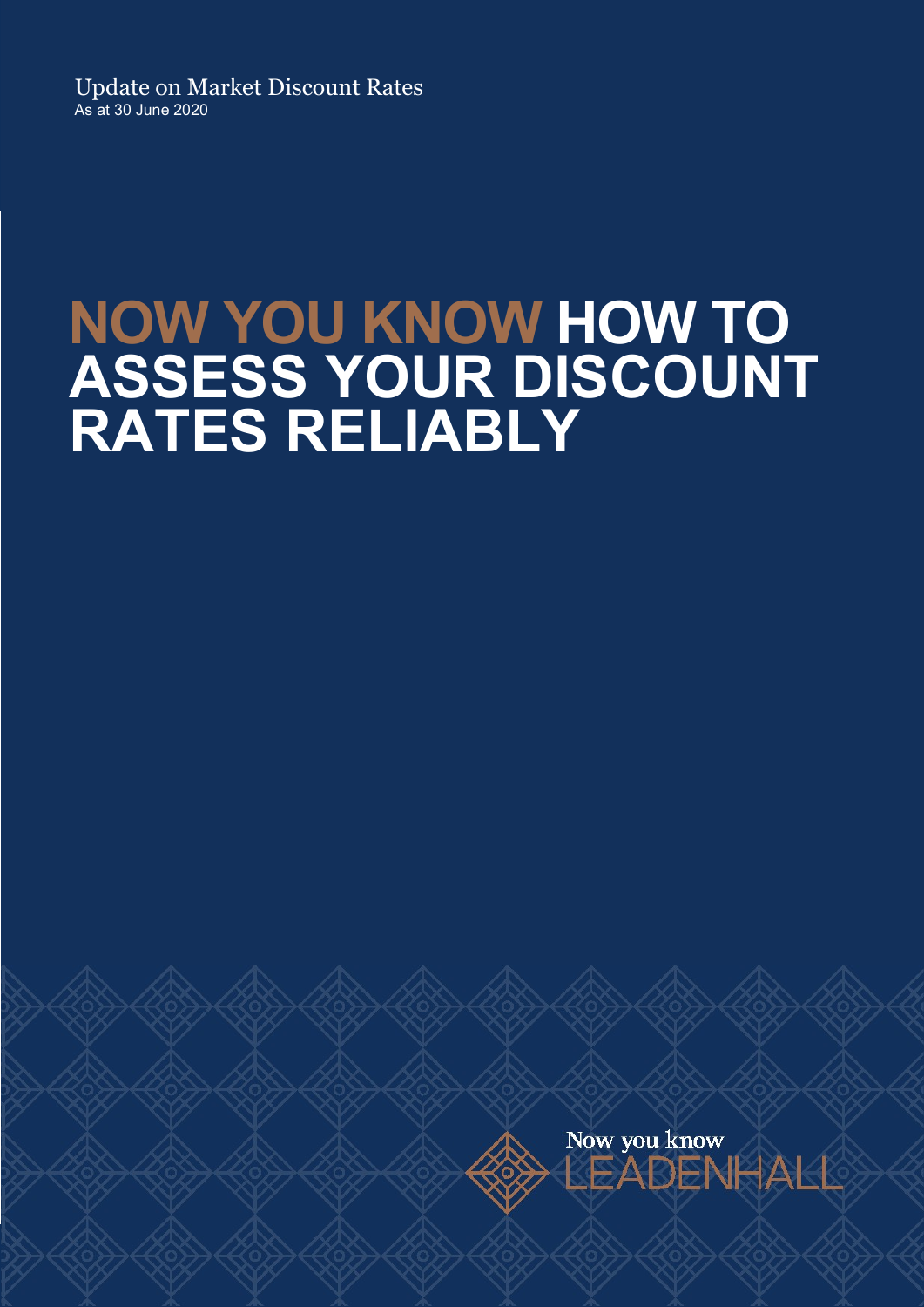

#### 1. Introduction

With the uncertainty created by COVID-19 continuing to impact businesses and markets, the selection of a reasonable discount rate remains a key consideration, whether for the purpose of financial reporting or for broader valuation requirements.

The following chart presents a summary of the overall change in our assessment of the weighted average cost of capital (WACC) for the market as a whole from 31 December 2019 to 30 June 2020.



#### Market discount rates have risen

Source: Leadenhall

Note: Movement in WACC is for the overall market and is not company specific

The cost of capital has risen over the period predominantly as the equity market risk premium (EMRP) has increased with the incidence of COVID-19. All other things being equal, this will lead to lower asset values.

The impact of COVID-19 does not alter the best practice approach of using expected cash flows as the basis for valuations. In fact, the greater uncertainty associated with future earnings indicates that additional rigour may be required in developing robust projections. These forecasts should be coupled with an appropriate discount rate calculated using post COVID-19 inputs.

As recognised experts, this update helps you understand the assumptions we make which you can rely on for a reasonable outcome.

Leadenhall Solution: It is important to understand and be able to justify the assumptions that support your projected cash flows and WACC as well as ensuring cross-checks to market metrics (such as market capitalisation and EBIT multiples) are undertaken where observable. Leadenhall can assist with this analysis.

"The Australian economy is going through a very difficult period and is experiencing the biggest contraction since the 1930s … Notwithstanding the signs of a gradual improvement, the nature and speed of the economic recovery remains highly uncertain." Exercise the COVID 40 produces the COVID 10 produce of COVID 10 produce that the COVID 10 produce that the COVID 10 produce that the COVID 10 produce that the COVID 10 produce that the contraction interperties of the vera

RBA – statement by Philip Lowe, Governor

"Entities with businesses adversely affected by the COVID-19 pandemic should June **focus on the reporting of** spread 2020 **asset values and financial** position. Investors will expect clear disclosure about the impacts on an entity's businesses, any risks and uncertainties, key assumptions, management strategies and future prospects."

> ASIC – Focuses for financial reporting under COVID-19 conditions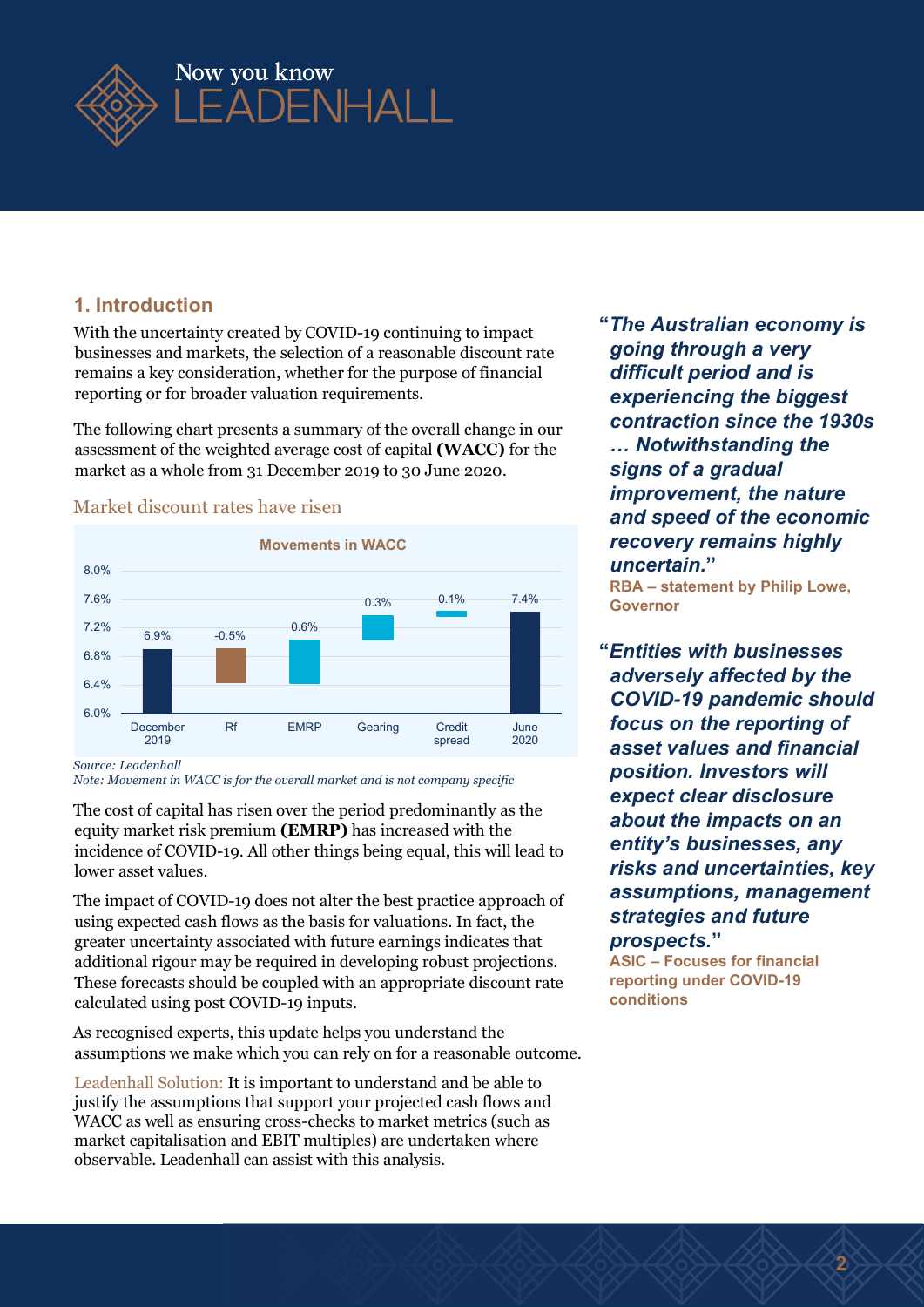

# 2. Framework

We have used the standard WACC and capital asset pricing model formulae.

# Weighted Average Cost of Capital

| <b>Model</b>                                        |                                                                                                                                                                                                                                   |  |  |  |  |
|-----------------------------------------------------|-----------------------------------------------------------------------------------------------------------------------------------------------------------------------------------------------------------------------------------|--|--|--|--|
| $WACC = K_e x (E/V) + K_d x (D/V) (1-t)$            |                                                                                                                                                                                                                                   |  |  |  |  |
| <b>Components</b>                                   |                                                                                                                                                                                                                                   |  |  |  |  |
| <b>WACC</b><br>Ke.<br>EN.<br>$K_d$<br>D/V<br>t<br>V | Weighted average cost of capital<br>Cost of equity<br>Proportion of equity in capital structure<br>Cost of debt<br>Proportion of debt in capital structure<br>Corporate tax rate<br>Market value of business (where $V = D + E$ ) |  |  |  |  |

# Capital Asset Pricing Model

| <b>Model</b>                                  |                                                                                                                                                                                               |  |  |  |
|-----------------------------------------------|-----------------------------------------------------------------------------------------------------------------------------------------------------------------------------------------------|--|--|--|
| $K_e = R_f + \beta(R_m - R_f) + \alpha$       |                                                                                                                                                                                               |  |  |  |
| <b>Components</b>                             |                                                                                                                                                                                               |  |  |  |
| Ke<br>$R_f$<br>β<br>$R_m$<br>$R_m - R_f$<br>α | Cost of equity<br>Risk free rate<br>Beta, a measure of exposure to market risk<br>Required return from investing in the market<br>Equity market risk premium<br>Company specific risk premium |  |  |  |

# Application to Specific Businesses

Determining an appropriate discount rate to apply to a specific business may require consideration of variables and risks unique to that business. This may be addressed through the inclusion of a company specific risk premium in the discount rate.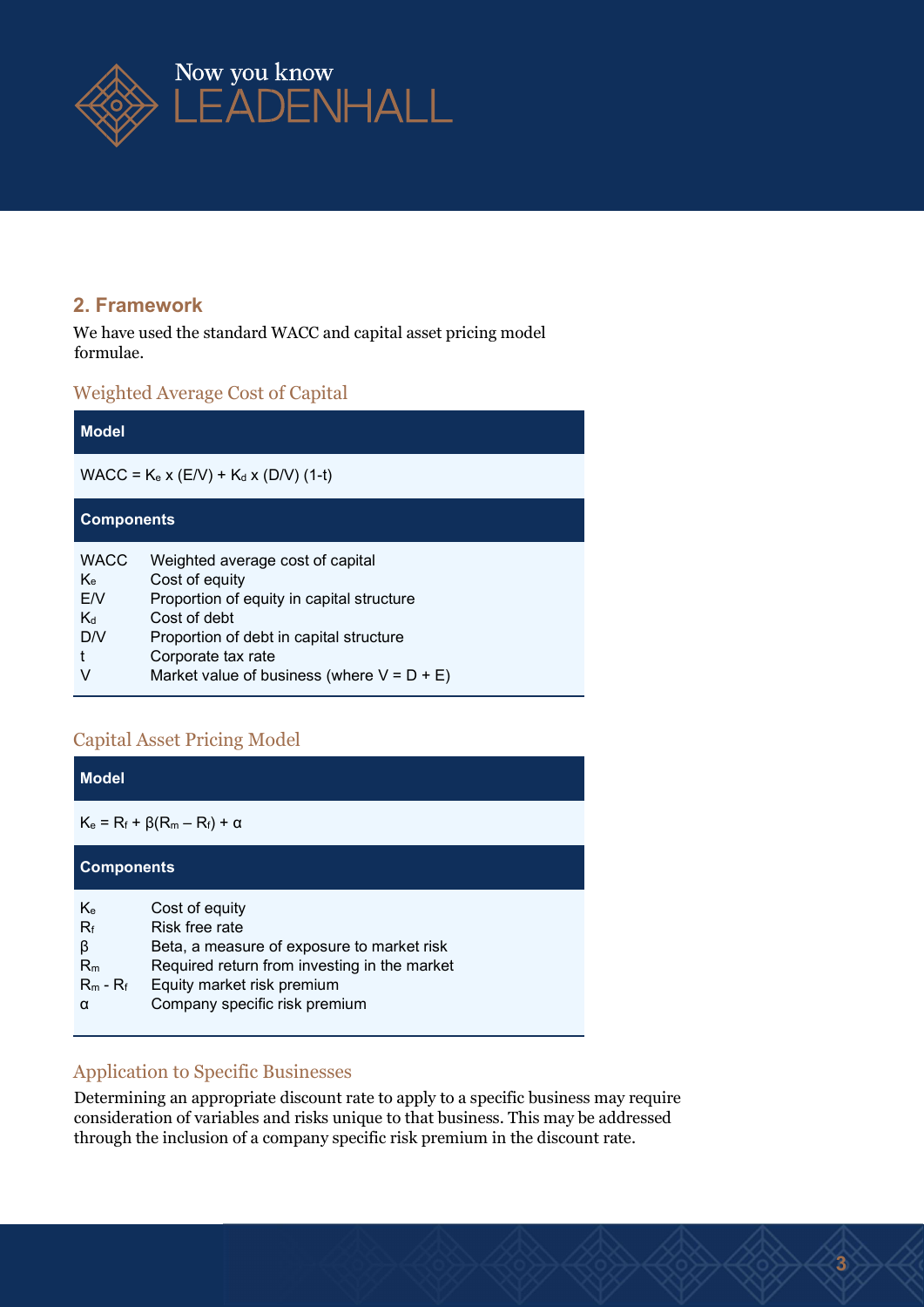

# 3. Selecting the risk-free rate  $(R_f)$

The risk-free rate should be in the same currency as the asset being valued and its maturity should match the life of the investment. In Australia, the most common proxy for the long-term risk-free rate is the yield on ten-year Commonwealth Government bonds which have been as follows:

#### Risk free rates have fallen to new historical lows

| December 2019                                          | <b>June 2020</b> | Change     |  |  |  |
|--------------------------------------------------------|------------------|------------|--|--|--|
| 1.37%                                                  | $0.87\%$         | $(0.50\%)$ |  |  |  |
| Source: Reserve Rank of Australia Statistical Table Fo |                  |            |  |  |  |

Source: Reserve Bank of Australia Statistical Table F2

Government bond yields have declined sharply since December 2019 after two successive 25 basis point cuts to the cash rate by the Reserve Bank of Australia (RBA) as a response to the economic slowdown precipitated by COVID-19 restrictions.

Risk free rates are at historically low levels. Rather than adopting current market observed risk free rates, some valuers are adjusting observed risk-free rates to reflect a long-term average rate. However, some of these valuers are then not adjusting other parameters accordingly – leading to inconsistent and unreliable discount rate conclusions.

Leadenhall Solution: We avoid the dangers of normalising by using market observed risk free rates coupled with a contemporaneous assessment of the EMRP. This better reflects the current views implicit in capital markets and responds more quickly to changes in market pricing.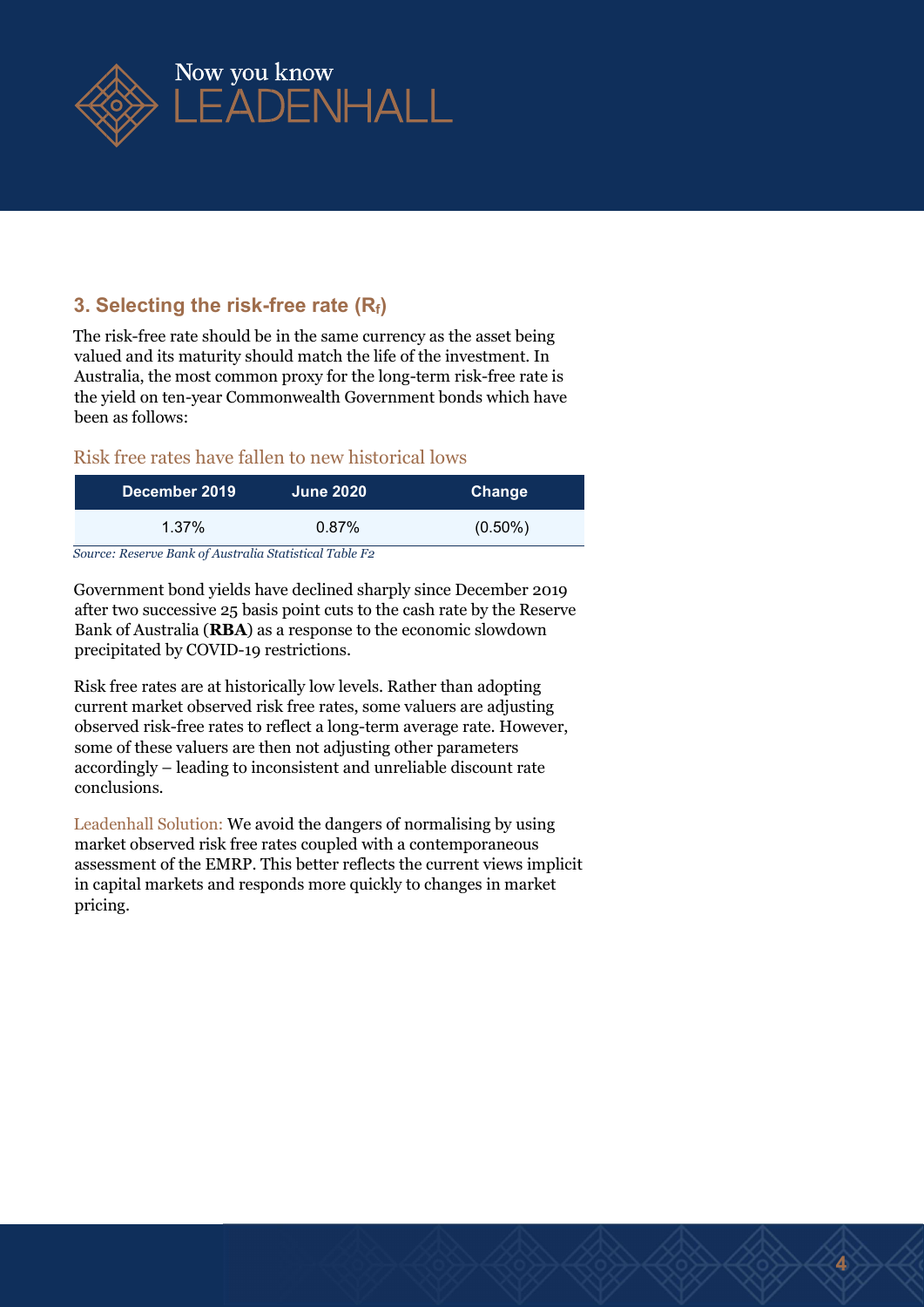

# 4. Assessing Beta (β)

Beta is a measure of the relative riskiness of a business compared to the market as a whole. An appropriate beta needs to be selected for each cash generating unit (CGU) or business segment, based on the relative riskiness of that business.



#### Industry betas should remain broadly unchanged

Source: SIRCA Limited – Risk Measurement Service as at 31 December 2019

In our view, COVID-19 is not a beta issue. It has not impacted industries in proportion to their betas and there is presently no reason to expect underlying beta has changed for any specific industry. The incidence of COVID-19 will introduce significant noise into beta estimation. At present, we are therefore using pre COVID-19 data for beta estimation.

Leadenhall Solution: Rather than simply adopting an industry beta, we recommend undertaking a detailed analysis of the companies in a sector that have comparable risk to the business being valued. The betas for comparable companies should be based on data up to 31 December 2019 and generally need to be 'ungeared' to remove the impact of actual debt levels and then 're-geared' to the optimal debt level (which is not necessarily the actual debt level) of the business being valued.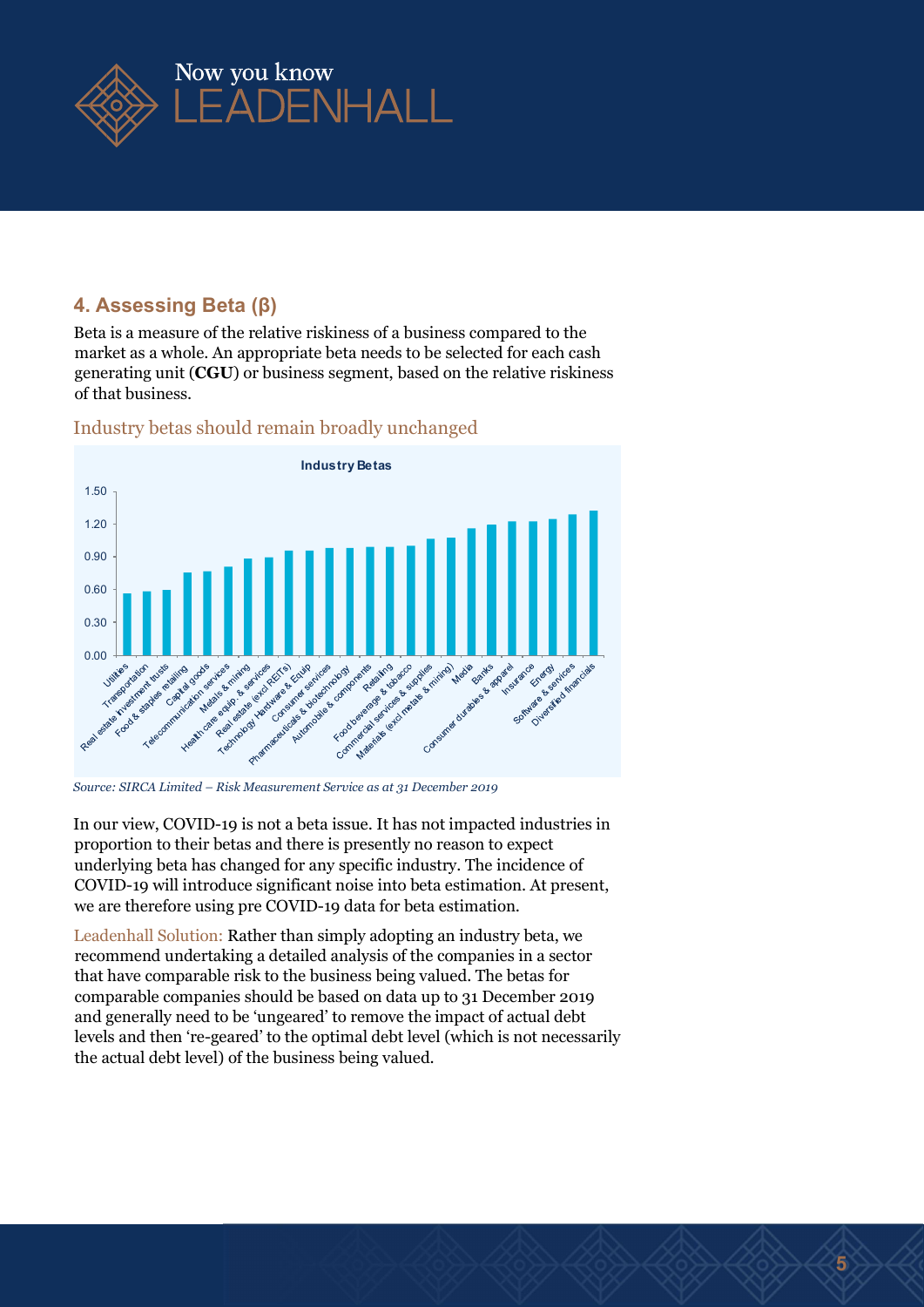

# 5. Cost of debt (Kd)

The cost of debt is generally related to the risk-free rate, with the difference being a credit spread. The following table shows that corporate lending rates have risen slightly (widening the credit spread given the decline in the risk-free rate) since December 2019. This is based on the yields of BBB-rated corporate bonds. Credit spreads for companies with ratings below BBB are likely to have widened further.

#### Lending rates remain low

| Indicator rates.                  | <b>Dec 2019</b> | <b>Jun 2020</b> | Change |  |
|-----------------------------------|-----------------|-----------------|--------|--|
| Corporate bonds (BBB 10 years)    | 2.91%           | 2.97%           | 0.06%  |  |
| Credit spread (to risk-free rate) | 1.54%           | $2.10\%$        | 0.56%  |  |
| Source: S&P Capital IO            |                 |                 |        |  |

Leadenhall Solution: Instead of historical borrowing costs, the cost of debt should be based on the current borrowing cost – as if the business were to be refinanced in the current market at 'optimal' gearing levels.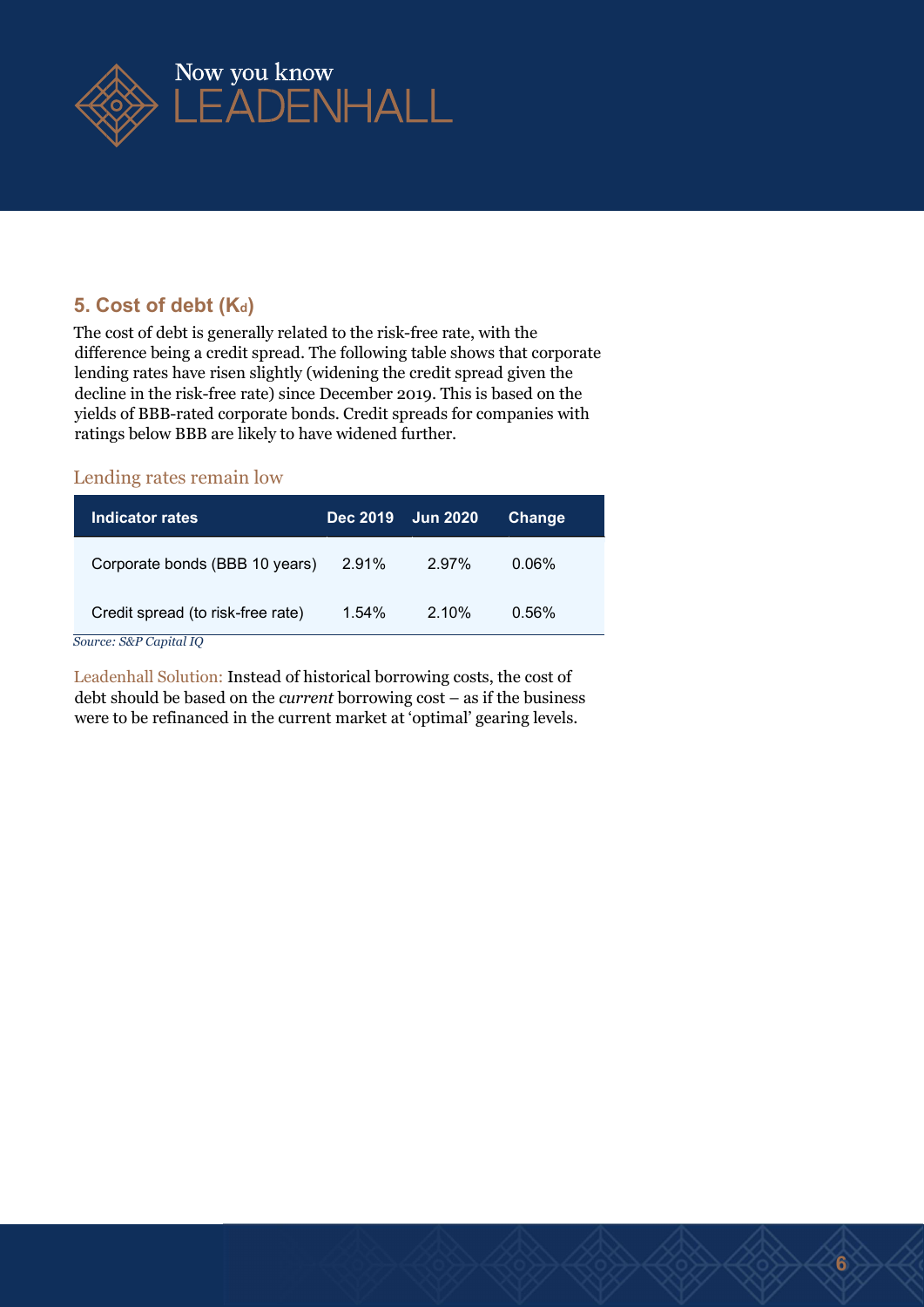

## 6. Increased market risk premium

Equity market movements can be broken down into changes in earnings, changes in growth expectations and changes in discount rates. We then disaggregate the change in discount rates into movements in the risk-free rate, debt levels and movements in the market risk premium in the following charts.



#### Substantial increase in the implied EMRP

Source: Leadenhall

Note: Growth relates to longer-term growth expectations, not the near term earnings which are expected to be reduced by COVID-19 related factors.

The chart presented above shows a decrease in the index driven by a decline in expected short-term earnings, a higher EMRP and lower long-term growth expectations. This is likely attributable to the heightened level of uncertainty in future cash flows stemming from the COVID-19 epidemic.

Leadenhall Solution: We've increased our assessment of the EMRP from 6.75% at 31 December 2019 to a range from 7.25% to 7.75% at 30 June 2020. This widened range reflects the greater uncertainty associated with future cash flows.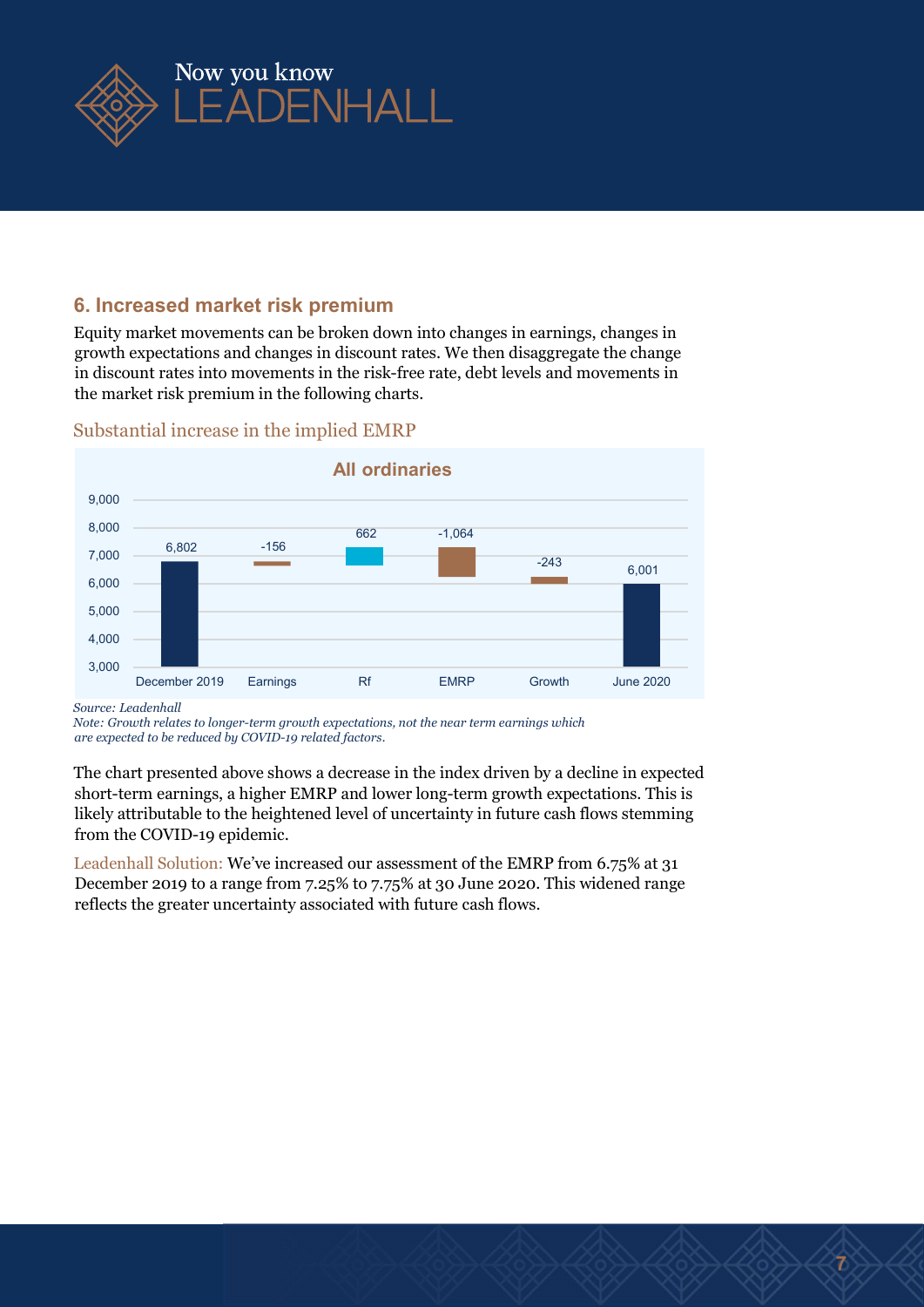

## 7. Capital structure

Debt levels across most industries have remained stable on average over the past six months, thus changes in optimal gearing are unlikely to significantly impact your discount rates.



Average gearing levels remain generally similar

#### Source: Capital IQ.

Leadenhall Solution: As with the cost of debt, the proportion of debt used in the calculation of WACC should be based on an optimal capital structure. This is not necessarily the actual level of debt in the company. The efficient or optimal level of debt included in a discount rate should be an assessment of the level of debt that can be sustained by the specific business or CGU over the medium to long term.

However, as many businesses are experiencing significant reductions in earnings, the optimal level of debt they can support may be substantially reduced. Banks have already significantly increased provisions and expected write-offs (in anticipation of disruption to customers caused by COVID-19). Similar to the impact experienced during the GFC, banks will likely attempt to minimise further losses by increasing banking covenants to ensure businesses have the ability to repay loans as and when they become due. This will be particularly evident to organisations seeking to extend borrowings at this time.

# 8. Our other concerns that may attract attention

Given the impact of the COVID-19 response on economic activity and the heightened uncertainty around future earnings and cash flows, emphasis should be placed not only on the discount rates adopted but on the preparation of robust cash flow projections. Some common issues we have observed are:

- ◆ Optimistic forecasts with insufficient allowance for capital investment and / or time to recovery
- ◆ Inconsistencies between the discount rate and cash flows
- ◆ Relying on a single valuation methodology without considering any cross-checks